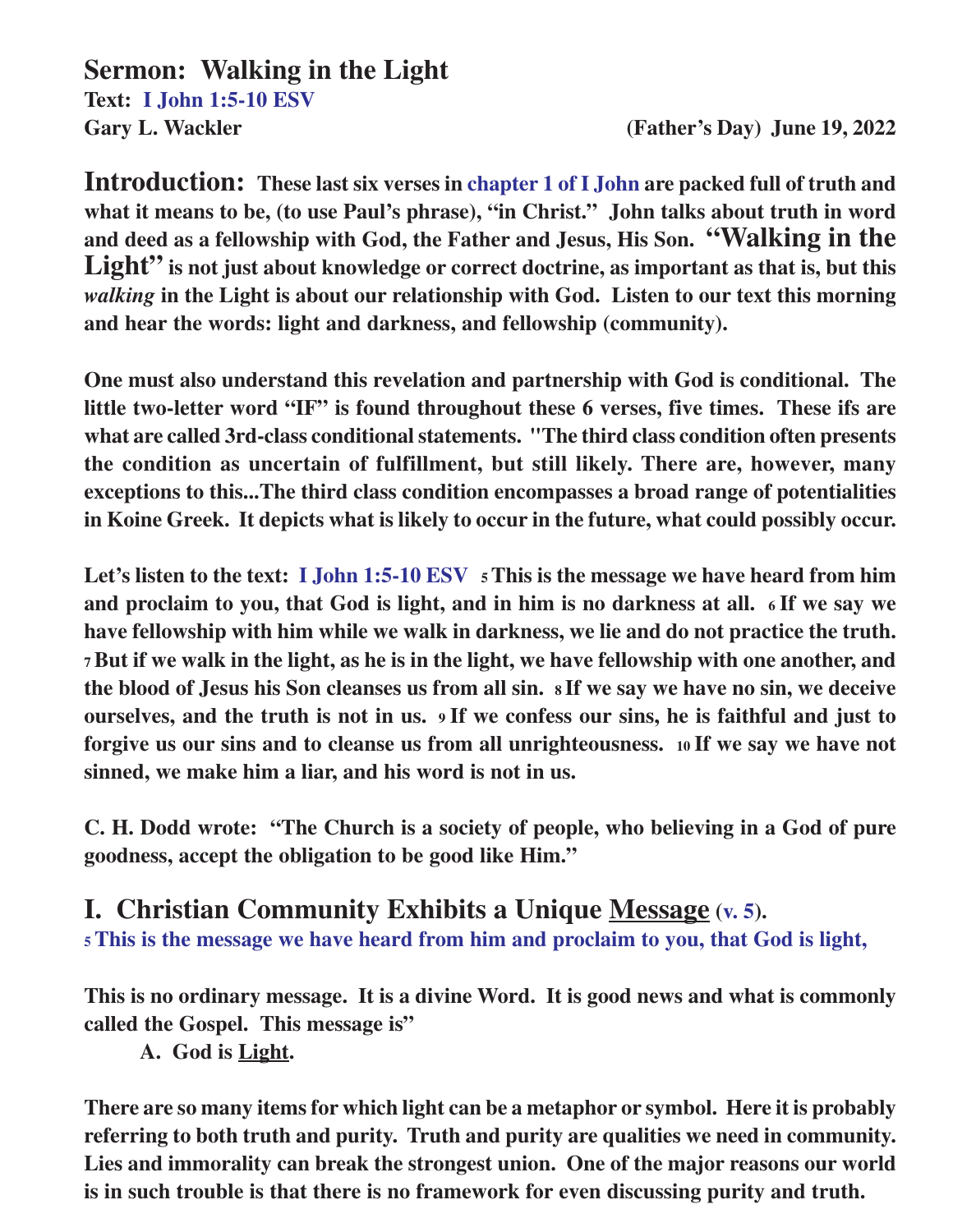**In Scripture we are associated with Jesus, the Light of the world when he says that we also are a light to the world (Matthew 5:14) and can't be hidden - just like a city on a hill.**

**Diversity that is constantly talked about today is a wonderful concept and needs to be honored (as it relates to the functioning of the Body of Christ), however, when it comes to ideals and the Truth, Diversity is NOT a welcome table guest. Without Truth that is held in common there can be no community. One cannot build community or fellowship on a global variety of ethics and ideas. It very well may take a village to raise (rear) a child, but it has to be a very special village - one committed to God and His ideas and Truth.**

**Speaking about God, John declares: v.5b "in him is no darkness at all." So it is, that: B. Light and darkness cannot coexist.**

**The Apostle John makes it clear in his letter to the church that some entities are just diametrically opposed to each other. Just like light and darkness cannot coexist - neither can a person in community with God hate his brother. That person John insists is a liar, and the language used by God's children and about God's children is the Truth.**

**Whenever light is introduced to darkness, light wins and conquers the darkness. It is only when light is removed from an environment that darkness overcomes. There is a sense where the only way darkness wins is when light is withdrawn (public education vs. homeschool). "Light can be shut out, but it cannot be shut in." (Plummer, p. 80)**

**Jesus said in John 12:46 ESV 46 I have come into the world as light, so that whoever believes in me may not remain in darkness.**

## **II. Christian Community Exhibits a Unique Conduct (vv. 6-7).**

**<sup>6</sup>If we say we have fellowship with him while we walk in darkness, we lie and do not practice the truth.**

**A. There are standards which exclude.**

**Every community has standards of conduct - certain behavior is expected. There might even be rules or laws. The Christian community, as she walks in the Light, is no exception, because God knows and wants us to know that sin will alienate us from Him and each other. In fact, sin that is intentional and habitual will cause us to be removed from the Community if there is no real repentance and confession.**

**Even in a secular world, Cicero knew, "Real friendship is impossible without virtue."**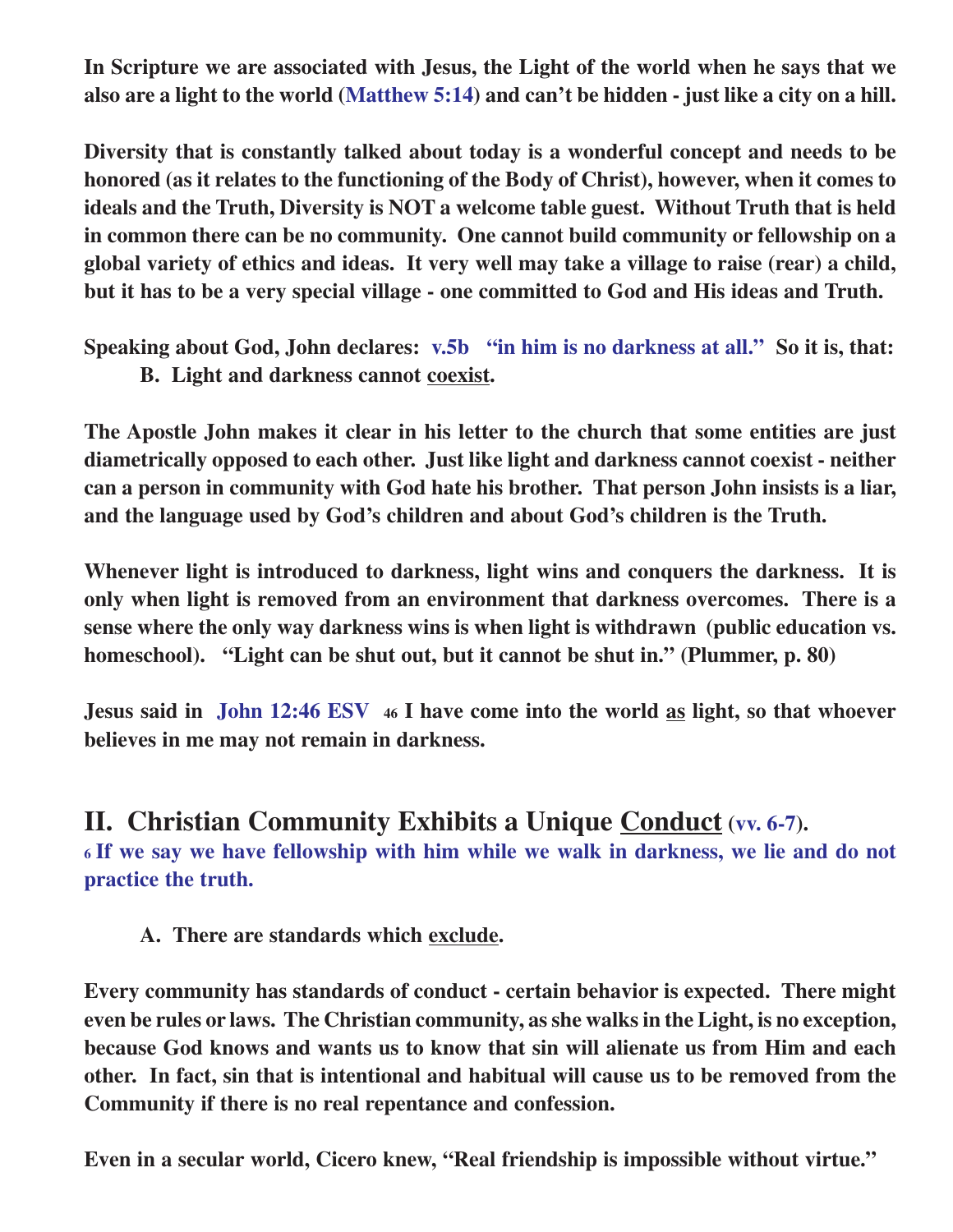**Everyone makes mistakes, but not even trying to do what is right may be the only unforgiveable attitude (sin). A part of the early Church fell into the trap of intentionally sinning - thinking that would bring more Grace thus endearing themselves to God even more. But Paul tried to correct this false concept of more sin bringing more grace.**

**Romans 6:1-4 ESV <sup>1</sup>What shall we say then? Are we to continue in sin that grace may abound? 2 By no means! How can we who died to sin still live in it? 3 Do you not know that all of us who have been baptized into Christ Jesus were baptized into his death? <sup>4</sup> We were buried therefore with him by baptism into death, in order that, just as Christ was raised from the dead by the glory of the Father, we too might walk in newness of life.**

**7a But if we walk in the light, as he is in the light, we have fellowship with one another,**

**B. There are standards which include.**

**Another distortion may come that you need to be perfect (or can be) to be a Christian. Nothing could be further from the truth. It is, in fact, the realization that we are sinners that can put us in touch with our Savior. It is that daily understanding that sin is in our lives that makes room for forgiveness and grace to be extended to us.**

**Illus. A person may be a very bad musician yet have a passion for music like a deaf person, yet God knows our heart and our intention.**

**We need to be truthful. John says to be in a right relationship with God, the Father, we must have a standard of conduct that is truthful. C. S. Lewis said, "The true Christian's nostril is to be continually attentive to the inner cesspool." Paul shocks us when he says, Romans 7:24 ESV 24 Wretched man that I am! Who will deliver me from this body of death? Paul was not guilty of low self-esteem, but he knew who (how) he was in relationship to Jesus.**

**Illus. A person may be very conscious of his/her moral failures, yet passionately in love with God in Christ. David of the O.T. is a good example of this seeming contradiction (a man after "God's own heart), yet he was a murderer, liar, adulterer. The Apostle Paul struggles with these kind of issues. Romans 7:14-20 ESV 14 For we know that the law is spiritual, but I am of the flesh, sold under sin. 15 For I do not understand my own actions. For I do not do what I want, but I do the very thing I hate. 16 Now if I do what I do not want, I agree with the law, that it is good. 17 So now it is no longer I who do it, but sin that dwells within me. 18 For I know that nothing good dwells in me, that is, in my flesh. For I have the desire to do what is right, but not the ability to carry it out. 19 For I do not do the good I want, but the evil I do not want is what I keep on doing. 20 Now if I do what I do not want, it is no longer I who do it, but sin that dwells within me.**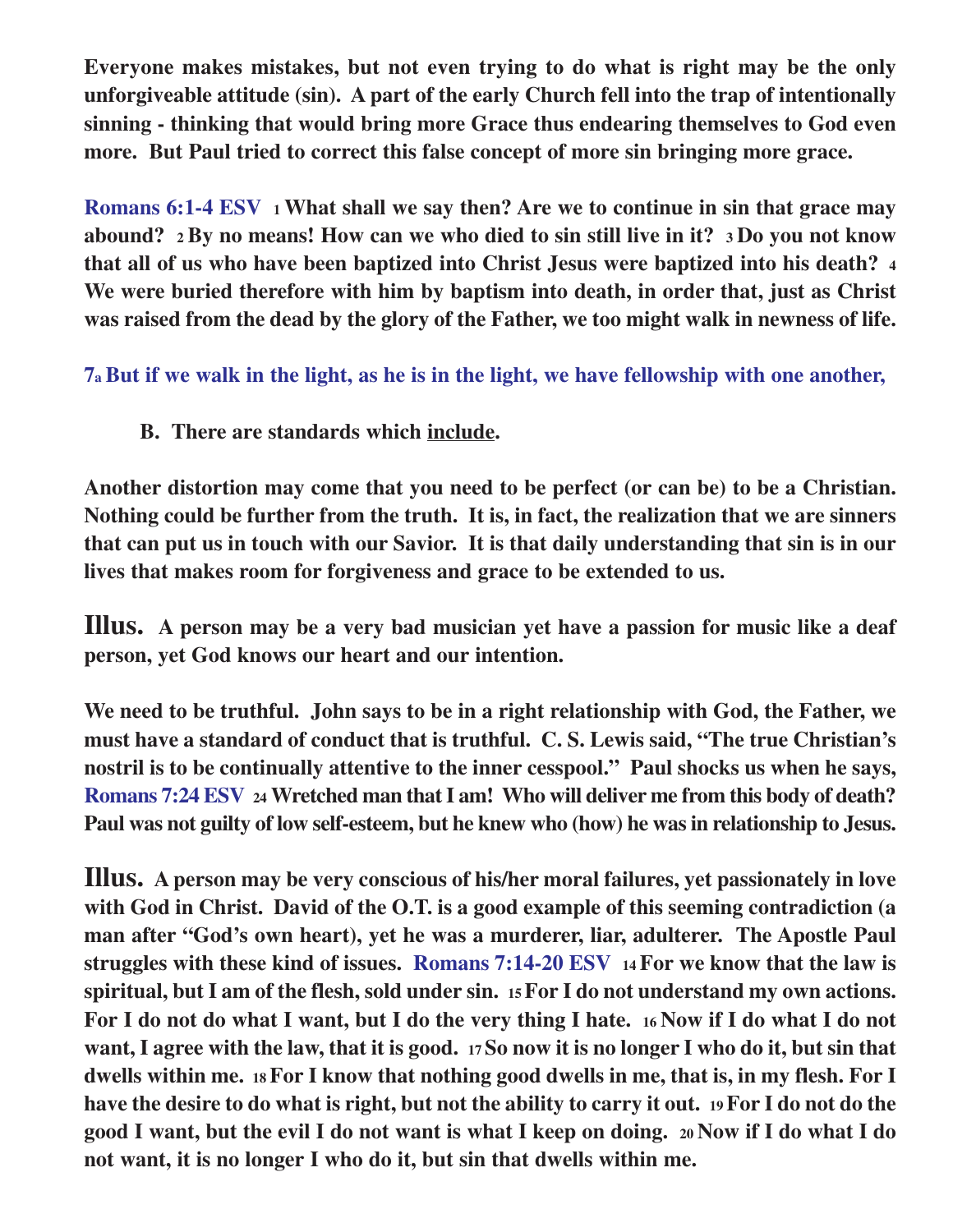**If we do have fellowship with and live in community with God and each other, then verse 7<sup>b</sup> is also true: and the blood of Jesus his Son cleanses us from all sin. Being purified of our sin is a constant need in all our lives. How is it that we can become clean again when we sin AFTER our baptisms?**

## **III. Christian Community Exhibits Confession (vv. 8-10).**

**<sup>8</sup>If we say we have no sin, we deceive ourselves, and the truth is not in us. 9 If we confess our sins, he is faithful and just to forgive us our sins and to cleanse us from all unrighteousness. 10 If we say we have not sinned, we make him a liar, and his word is not in us.**

**What confession is NOT: Confession is not the only action needed to be saved. Confession is not a sacrament administered by a priest like in the Roman Catholic Church. It is also not a saving act when we confess sins to each other, even though saying it may be cathartic (getting it off one's chest). We confess our sins to God through Jesus Christ who absolutely knows what it is to be tempted.**

**But confessing one's sins to another brother or sister in Christ like what is prescribed in James 5:16 is more about encouragement and accountability than actual forgiveness. Illus. "Confess your sins to the Lord and you will be forgiven: confess them to man and you will be laughed at." - Josh Billings**

**What confession IS: In confession, we acknowledge our lack of faith, our distance, our hardheartedness. Before a loving and gracious God, we declare our sin without excuse and ask for another opportunity to show our love to God.**

**We cannot blame our sinful condition on:**

- **1. heredity (parents, family) 2. environment (wrong crowd)**
- **3. temperament 4. physical condition (young or too old)**

**No list of conditions relieve us of our responsibility to lead lives that will glorify God.**

**A. Confession purifies us.**

**Sin is like a man's beard. Although we daily destroy its manifestation, it constantly reappears.**

**Many of us who are trying to get rid of sin are like housewives who destroy the spiders' webs without destroying the spiders.**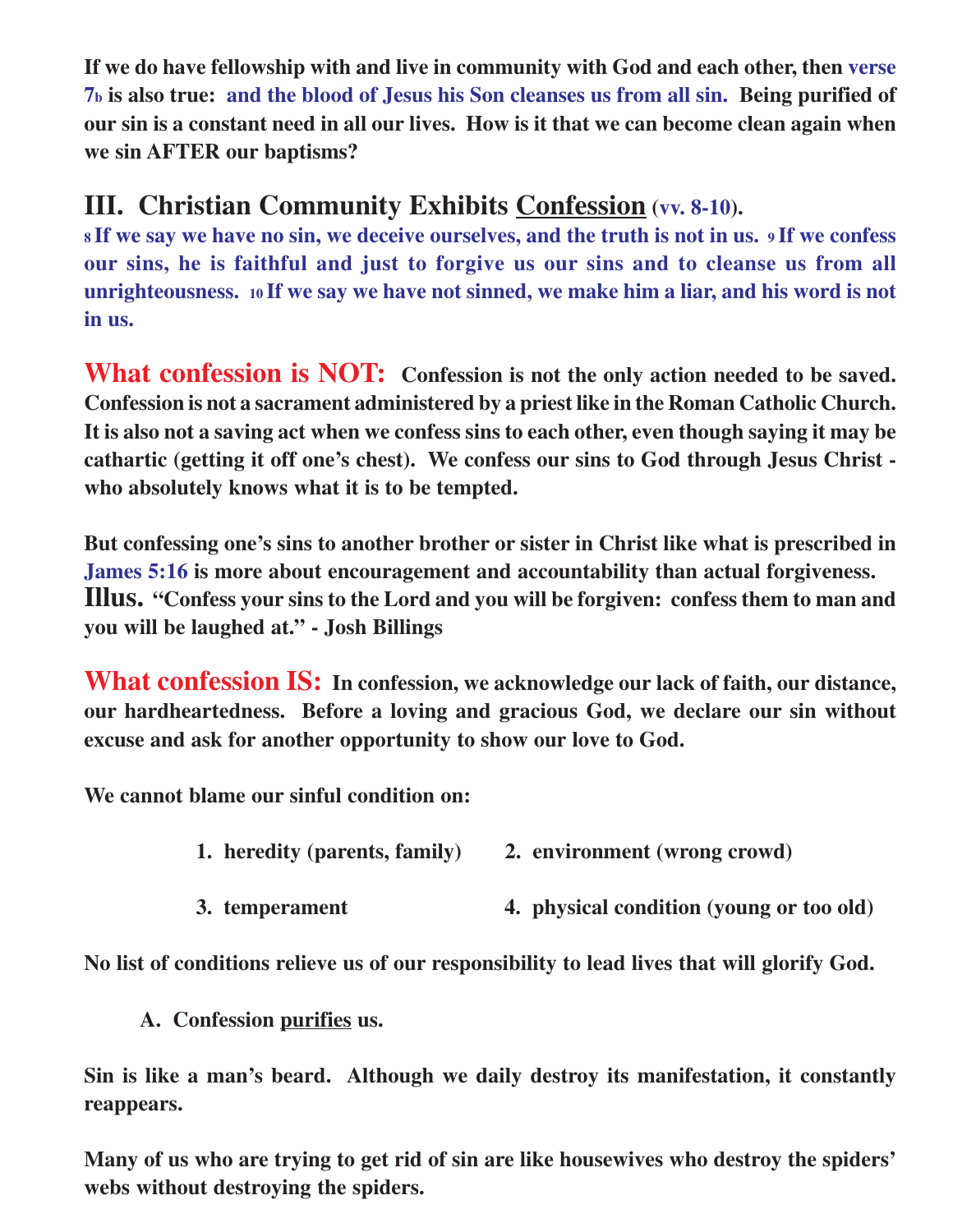**You have heard the expression "to come clean." Even fallen humanity understands the importance of confessing and admitting guilt.**

**Douglas Steere talks of an examination of conscience: "This is a time where a soul comes under the gaze of God and where in His silent and loving Presence this soul is pierced to the quick and becomes conscious of the things that must be forgiven and put right before it can continue to love** *the* **One whose care has been so constant."**

**B. Confession restores our relationships.**

**Have you ever waited on your child to confess something you already knew? And you knew that they didn't know you knew. That's the way God is with us. He waits patiently, hoping for our repentance and confession.**

**God has always wanted unlimited fellowship and communion with His creation. But from the very beginning it has been man's instinctive nature to hide from God when he sinned.**

**Richard Foster on Confession, p. 151**

**Not only is it true that "we love, because he first loved us," but we are enabled to make confession only and especially because he first loved us (I John 4:19). The evidence of mercy and grace sparks a contrite heart and allows confession to flow, We are drawn to Him as Hosea tells us, "with cords of compassion, with the bands of love" (Hosea 11:4). We come with hopeful hearts, for the One we are coming to waits for us like the father of the prodigal who saw his son when he was still a great way off and in compassion ran and embraced him and welcomed him back (Luke 15:20). His greatest delight is to forgive. He calls his angels into celebration whenever one person repents and admits sin."**

**Ibid, p. 153**

**"Confession begins in sorrow, but it ends in joy. There is celebration in the forgiveness of sins because it results in a genuinely changed life."**

**C. Confession creates a breach.**

**Confession is a break from the past (even yesterday). Dietrich Bonhoeffer in his book** *Life Together***, p. 115 writes: "In confession the break-through to new life occurs. Where sin is hated, admitted, and forgiven, there the break with past is made. 'Old things are passed away.' But where there is a break with sin, there is conversion (almost like a second work of grace - Nazarene doctrine). Confession is conversion. "Behold, all things are become new" (II Corinthians 5:17). Christ has made a new beginning with us."**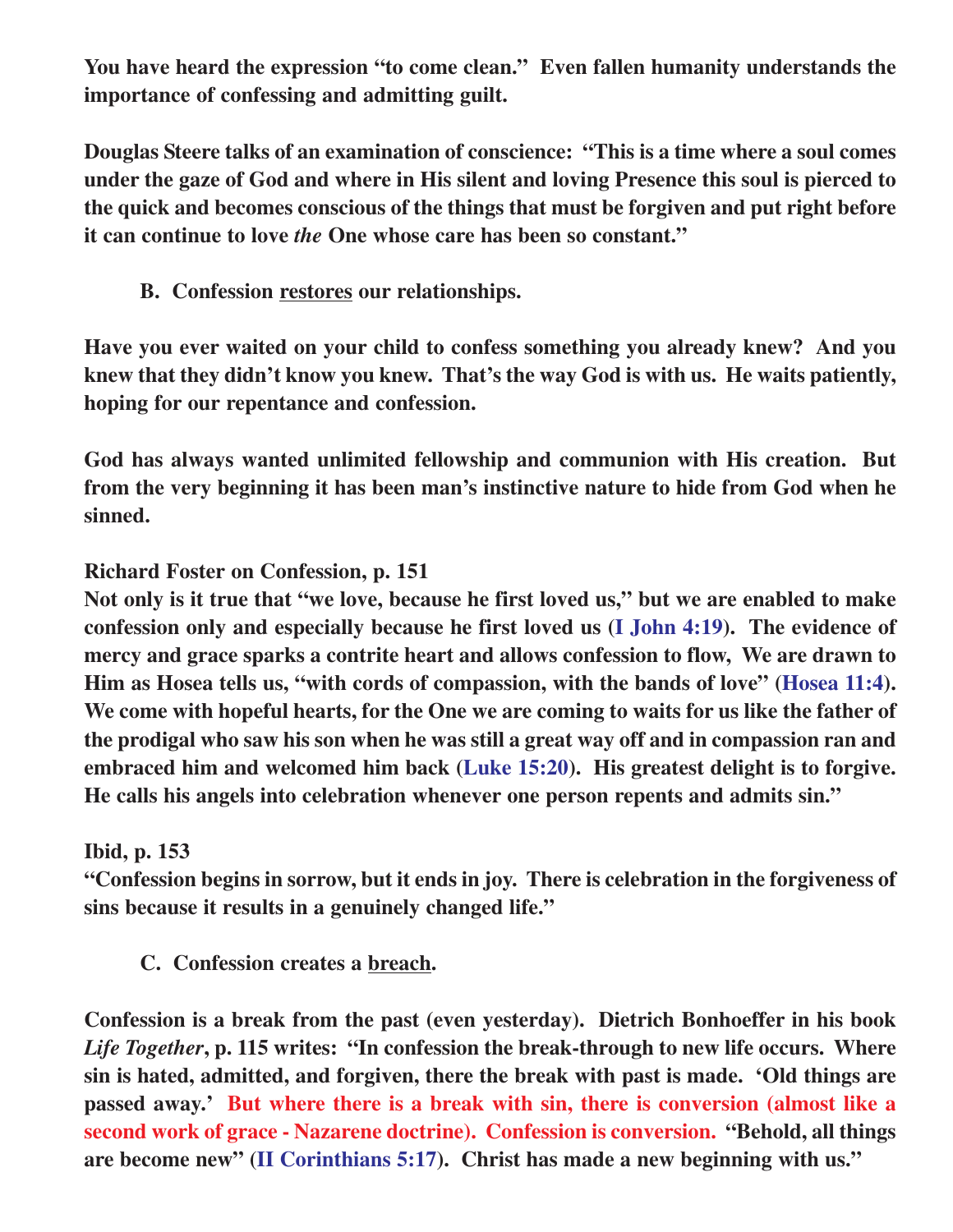**As the first disciples left all and followed when Jesus called, so in confession the Christian gives** *up* **all and follows. Confession is discipleship. Life with Jesus Christ and His community has begun."**

**Proverbs 28:13 ESV <sup>13</sup>Whoever conceals his transgressions will not prosper, but he who confesses and forsakes them will obtain mercy.**

**In confession the Christian begins to forsake his sins. Their dominion is broken. From now on the Christian wins victory after victory.**

**What happened to us in baptism is given to us again in confession, i.e., the forgiveness of sins. We are delivered out of darkness into the Kingdom of Jesus Christ. That is "joyful" news. Confession is the renewal of the joy of baptism.**

**Self-forgiveness can never lead to a breach with sin; this can be accomplished only by the judging and pardoning Word of God itself.**

**D. Confession is about forgiveness.**

**These six verses we are looking at this morning are just peppered with two, two-letter words: if and we. The ifs are all about a condition that must be met to stay in a right relationship with God and Jesus. Verses 6, 8, and 11 introduced statements of false doctrine where if practiced will hurt our fellowship with God and His Son, Jesus Christ. Verses 7 and 9 talk about a healthy and positive action that will keep us in community with God and His Son.**

**At the end of this passage it basically says that if we pretend we do not have a sin problem, God's word (logos) i.e., Jesus, is not in us.**

**Forgiveness requires confession and obedience to demonstrate our love for the Father. If we do anything less we make Jesus out to be a liar. In this holy relationship, we can hurt our reputation, but more importantly God's glory is diminished in the eyes of others. It should always be our goal, as John indicates in his writing, to abide, remain and live in Christ - Who is the Truth and the Light. Our fellowship with God needs to always be protected and cherished.**

**Conclusion:** *The Word in Life Study Bible***, p. 583 - "Truthfulness, clarity, consistency, and honesty should be basic qualities of Christ's followers. They are things that last in the eyes of God, and they matter most to those who are evaluating the faith. We should offer nothing less."**